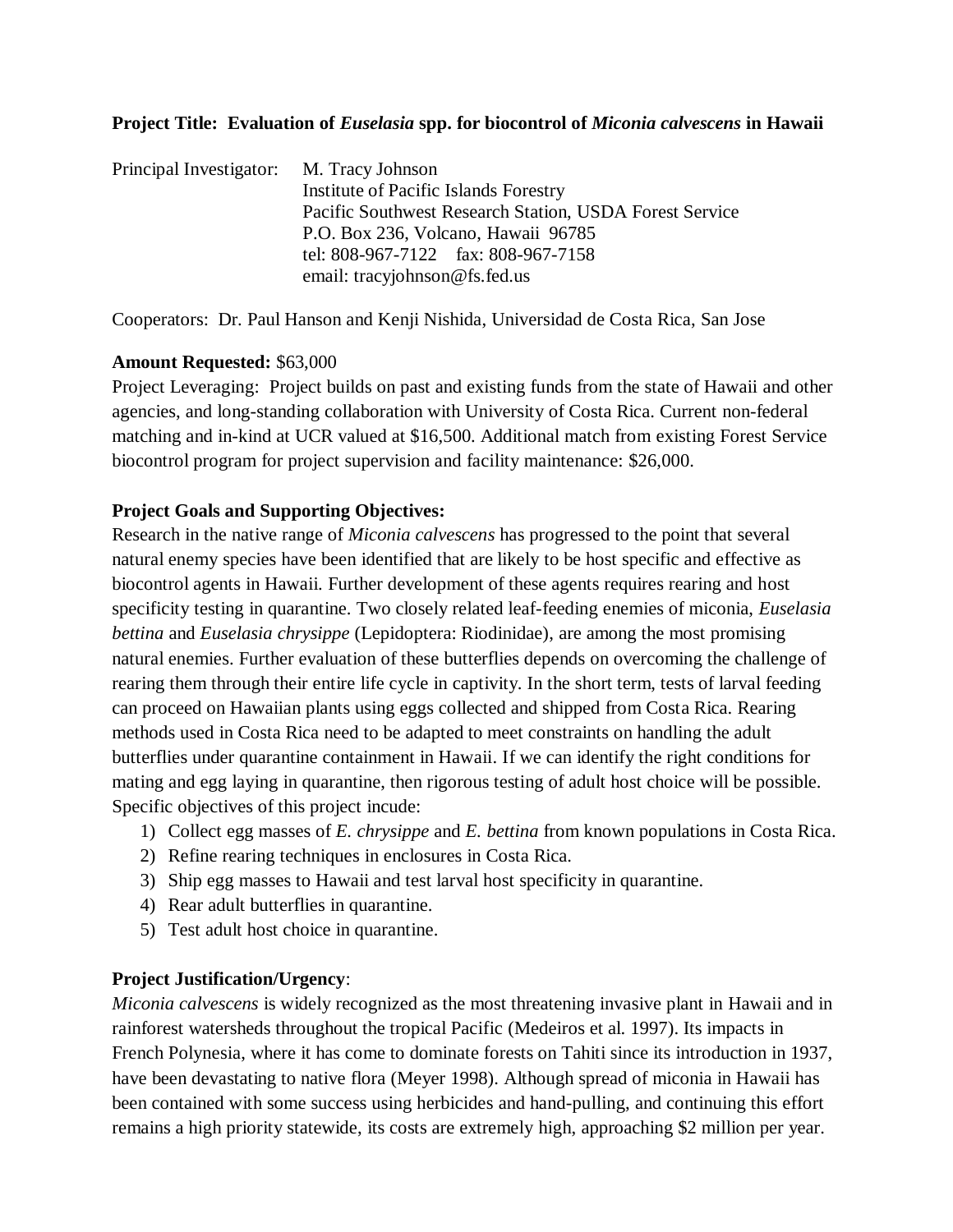Complete eradication is not possible because of the large areas invaded and persistent seedbank (over 15 years), and therefore biological agents are necessary for sustainable, long term management (Smith 2002). A fungal pathogen of miconia was introduced and established in Hawaii in 1997 (Killgore 2002), however sustained control by this single agent appears unlikely.

Our current strategy for miconia is to develop a suite of agents that attack different parts of the plant, including stems, leaves and reproductive structures, with the goal of damaging miconia in multiple ways to lower its overall fitness. Research in Costa Rica and Brazil since the mid 1990s has generated a list of natural enemies which have been prioritized according to their potential for biocontrol. Based on qualitative observations of the damage they cause to plants in the native range, on their observed or expected host specificity, and on their potential to avoid biotic interference from their own natural enemies already present in Hawaii, eight insect species and two additional pathogens have been identified as high priorities for miconia biocontrol (Barreto

2005, Johnson 2010). Most promising among defoliating species are two *Euselasia* butterflies whose larvae feed gregariously, removing large areas of leaf tissue (photo). These species are well known from our detailed studies in Costa Rica (Allen 2007, Nishida 2010). We propose to hire a MS student who has extensive experience with these butterflies to continue their development as biocontrol agents.



# **Approach:**

Collection of eggs of *Euselasia* species from field sites in Costa Rica have been a routine activity of our Univ. of Costa Rica research team for many years. Egg masses contain 40-80 eggs and are typically very lightly parasitized, so it is possible to obtain several hundred larvae from a concentrated field effort during the growing season. We already have obtained permits for export from Costa Rica and import to quarantine under USDA-APHIS oversight in the US. Shipment and rearing is facilitated by the long duration of the egg stage of these insects – a month or more depending on temperature. We have shipped egg masses successfully on several occasions and reared the larvae on potted miconia in quarantine with very high rates of survival to adulthood. Host specificity will be evaluated in Hawaii using standard no-choice larval feeding tests on an established list of approximately 30 test plant species, including numerous Melastomataceae and representative Myrtales and several unrelated species of ecological and economic significance. A total of 1000 eggs, or approximately 15 egg masses, will suffice for replicated testing of all plants with cohorts of 5-10 larvae per test. Survival and growth will be compared across test plants using analysis of variance. Results are expected to be very straightforward given the evidence of an extremely narrow host range for these species in Costa Rica.

We have reared many hundreds of *Euselasia* larvae to adulthood in Costa Rica, and established temporary populations on cultivated miconia outside their natural habitat (on miconia planted on the UCR campus). Our team in Costa Rica has also witnessed mating of reared adults in outdoor enclosures on a few occasions. Adults required nectar or decaying fruit as a food source and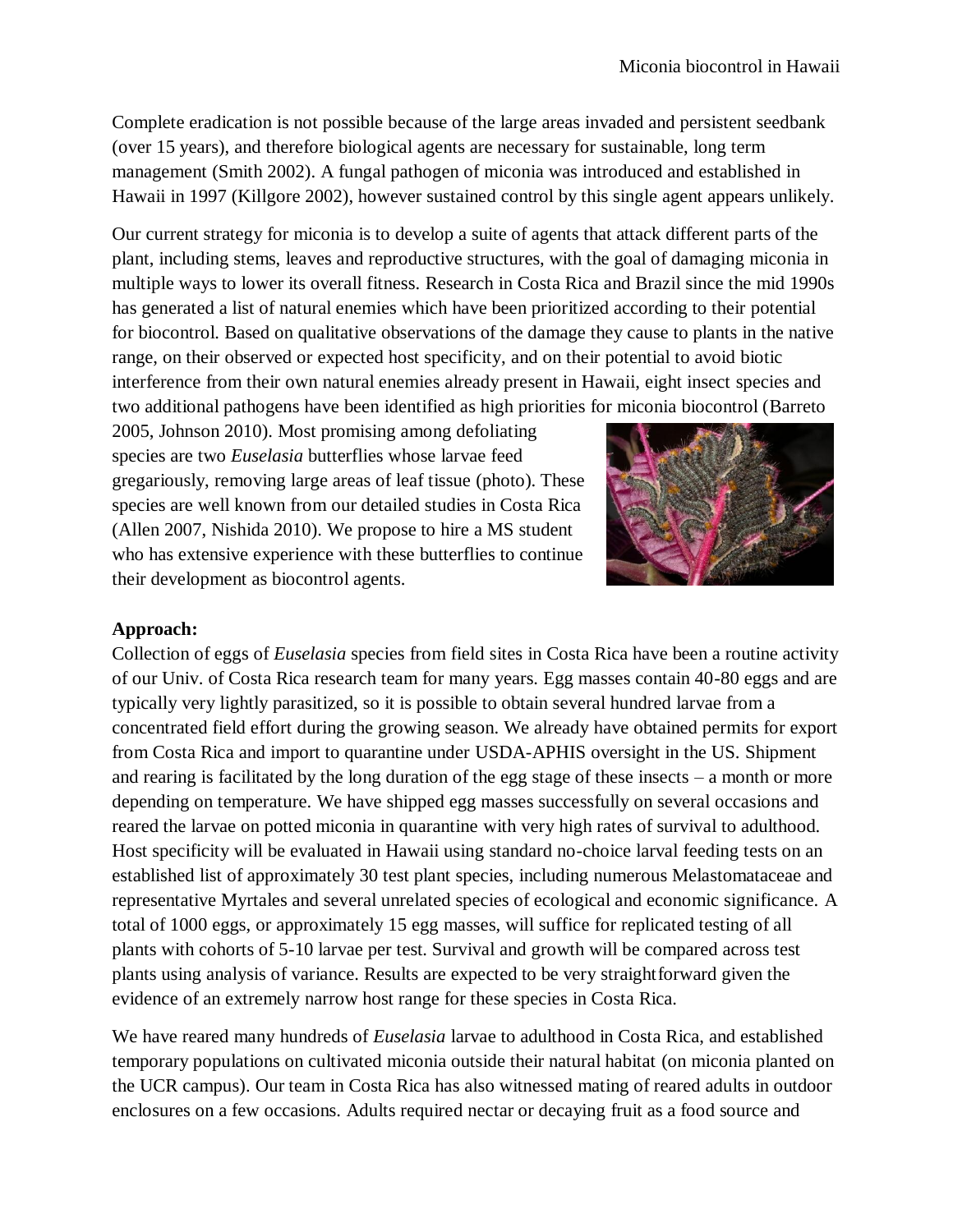horizontally sunlit open space near host plants for courtship and mating, which occurs in the early morning. With additional trials in Costa Rica, we expect to be able to have females mate and oviposit under conditions that can be reproduced in Hawaii. Conducting these trials initially in Costa Rica is much less expensive and more efficient in requiring lower numbers of insects. Having the same individual develop rearing techniques in Costa Rica and repeat them in our Hawaii quarantine is expected to be critical. Kenji Nishida has been selected to conduct this project because of his extensive experience with these particular *Euselasia* as well as rearing hundreds of other tropical Lepidoptera. By having two *Euselasia* species to work with, we expect will improve the chance that at least one will prove amenable to rearing in containment.

If we can successfully reproduce conditions for mating and oviposition of *Euselasia* in our Hawaii quarantine, we will also examine adult host selection behavior under choice and nochoice situations. Behaviors of interest will include oriented flight, landing, searching, and egglaying. Tests will focus on the same plant species used for larval feeding trials and follow similar protocols for replication and analysis. Given that adults begin laying eggs after about one week and survive for up to one month, we can expect to conduct a large number of tests with a small but steady supply of emerging adults.

We propose to start collection and rearing of *Euselasia* in Costa Rica in April 2011 with the beginning of the rainy season (April - November). Egg masses will be shipped to Hawaii and larvae tested as numbers allow. After approximately 4 months in Costa Rica we expect to have enough egg masses and rearing experience to transfer Kenji to Hawaii for rearing trials and host specificity tests in quarantine. Additional travel back and forth to Costa Rica may be necessary, depending on supplies of *Euselasia* and success of rearing attempts in Hawaii. Duration of the project is expected to be 12 months, but could be extended to 18 months if an additional collection season in Costa Rica is required – depending on progress assessed at end of 2011.

# **Expected Products and Outcomes:**

Host specificity data and rearing methods will be written up for peer-reviewed journal publication and combined with existing published studies on biology of *Euselasia* in its native range for a release petition to the state of Hawaii. Since all observations in their native environment indicate a very narrow host range – probably restricted to a few species of Miconia, one or both *Euselasia* should be found suitable as biocontrol agents if tests on Hawaiian plants result as expected.

If mating cannot be achieved under conditions in our quarantine, we will consider other options. One would be to try other containment environments in Hawaii, which would likely require special permitting and some delay. Another possibility is that a *Euselasia* species could be considered for biocontrol release on the weight of its larval host range alone since this is expected to be extremely narrow. In any event, we expect to have most of the data needed and a draft release petition written for either *Euselasia chrysippe* or *E. bettina* at the conclusion of this project.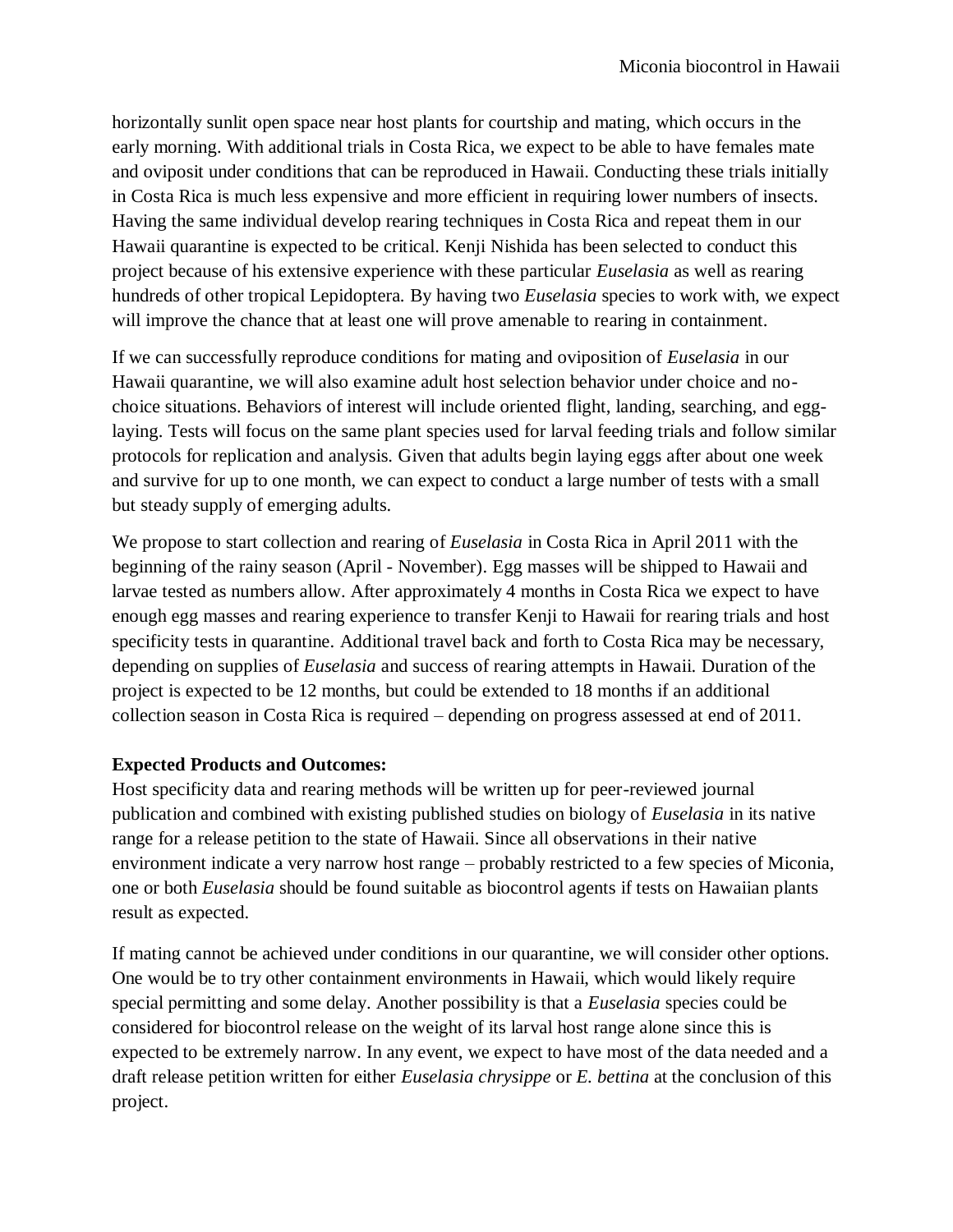| 5.44                                      | Requested | Univ. Costa Rica | <b>FS-IPIF</b> |
|-------------------------------------------|-----------|------------------|----------------|
|                                           |           | Match            | Match          |
| Salaries: Project technician (GS-7)       | 30,157    | 13,000           |                |
| UCR cooperator $(2%)$                     |           | 1,000            |                |
| <b>UCR</b> student assistant              | 3,200     |                  |                |
| Principal investigator (15%)              |           |                  | 12,000         |
| Quarantine technician (GS-7)              | 10,000    |                  |                |
| Benefits: Project technician (GS-7)       | 9,271     |                  |                |
| <b>UCR</b> cooperator                     |           |                  |                |
| <b>UCR</b> student assistant              |           |                  |                |
| Principal investigator                    |           |                  | 4,000          |
| Quarantine technician (GS-7)              | 3,474     |                  |                |
| Supplies/Shipping                         | 898       |                  |                |
| Quarantine Facility maintenance           |           |                  | 10,000         |
| UCR lab/greenhouse                        |           | 2,500            |                |
| Travel: Costa Rica-Hawaii (3 round trips) | 6,000     |                  |                |
| <b>Total</b>                              | 63,000    | 16,500           | 26,000         |
|                                           |           |                  |                |

### **Budget:**

### **Personnel:**

Collections, rearing and experiments will be conducted by entomologist Kenji Nishida (MS Univ. of Costa Rica) hired to work approx. ¾ time on this project under direct supervision of PI Tracy Johnson, who will be responsible for coordination of activities between Costa Rica and Hawaii, oversight of experimental design, data analysis and write-up. A Hawaii-based quarantine technician will work ¼ time on this project, assisting larval feeding tests and rearing efforts. Our UCR cooperator is Paul Hanson, professor in the School of Biology at University of Costa Rica, who has sponsored our team of student researchers on Proyecto Miconia for the last 10 years. A UCR student under his supervision will work part-time to assist fieldwork.

| <b>Timetable</b>                      | 2011 |              |              |              |              |              | 2012         |              |              |              |              |              |              |              |              |              |              |              |              |  |                               |  |
|---------------------------------------|------|--------------|--------------|--------------|--------------|--------------|--------------|--------------|--------------|--------------|--------------|--------------|--------------|--------------|--------------|--------------|--------------|--------------|--------------|--|-------------------------------|--|
|                                       |      |              | M A M J      |              |              | $J \, A$     | S            |              |              |              |              |              |              |              |              |              |              |              |              |  | O N D J F M A M J J A S O N D |  |
| Hire project technician               | X    |              |              |              |              |              |              |              |              |              |              |              |              |              |              |              |              |              |              |  |                               |  |
| Collect egg masses and ship           |      | $\mathbf{X}$ | $\mathbf{X}$ | $\mathbf{X}$ | X            |              |              |              |              |              |              |              |              |              |              |              |              |              |              |  |                               |  |
| Rear in Costa Rica                    |      |              | X            | X            | X            |              |              |              |              |              |              |              |              |              |              |              |              |              |              |  |                               |  |
| Larval tests in Hawaii                |      |              | $\mathbf{x}$ | $\mathbf{X}$ | $\mathbf{X}$ | X            |              |              |              |              |              |              |              |              |              |              |              |              |              |  |                               |  |
| Rear in Hawaii                        |      |              |              |              |              | $\mathbf{x}$ | $\mathbf{X}$ | $\mathbf{X}$ | $\mathbf{x}$ | $\mathbf{X}$ | $\mathbf{X}$ | $\mathbf{X}$ | $\mathbf{X}$ | $\mathbf{X}$ | $\mathbf{X}$ | $\mathbf{X}$ | $\mathbf{x}$ | $\mathbf{x}$ |              |  |                               |  |
| Assess progress                       |      |              |              |              |              |              | $\mathbf x$  |              |              |              |              |              |              |              |              |              |              |              |              |  |                               |  |
| Test adults in Hawaii                 |      |              |              |              |              |              | X            | $\mathbf{X}$ | $\mathbf{X}$ | X            |              |              |              |              |              |              |              |              |              |  |                               |  |
| Additional egg collections?           |      |              |              |              |              |              |              |              | $\mathbf x$  | $\mathbf x$  |              |              |              | $\mathbf{x}$ | $\mathbf{x}$ | $\mathbf{x}$ |              |              |              |  |                               |  |
| <b>Additional Costa Rica rearing?</b> |      |              |              |              |              |              |              |              |              |              | $\mathbf x$  | X            |              |              |              |              |              |              |              |  |                               |  |
| Further larval/adult tests            |      |              |              |              |              |              |              |              |              |              | $\mathbf x$  | X            | $\mathbf{X}$ | $\mathbf{X}$ | $\mathbf{X}$ | X            | $\mathbf{X}$ | $\mathbf{X}$ |              |  |                               |  |
| Write up                              |      |              |              |              |              |              |              |              |              |              |              |              | X            | X            | X            | X            | X            | $\mathbf{X}$ | $\mathbf{x}$ |  |                               |  |